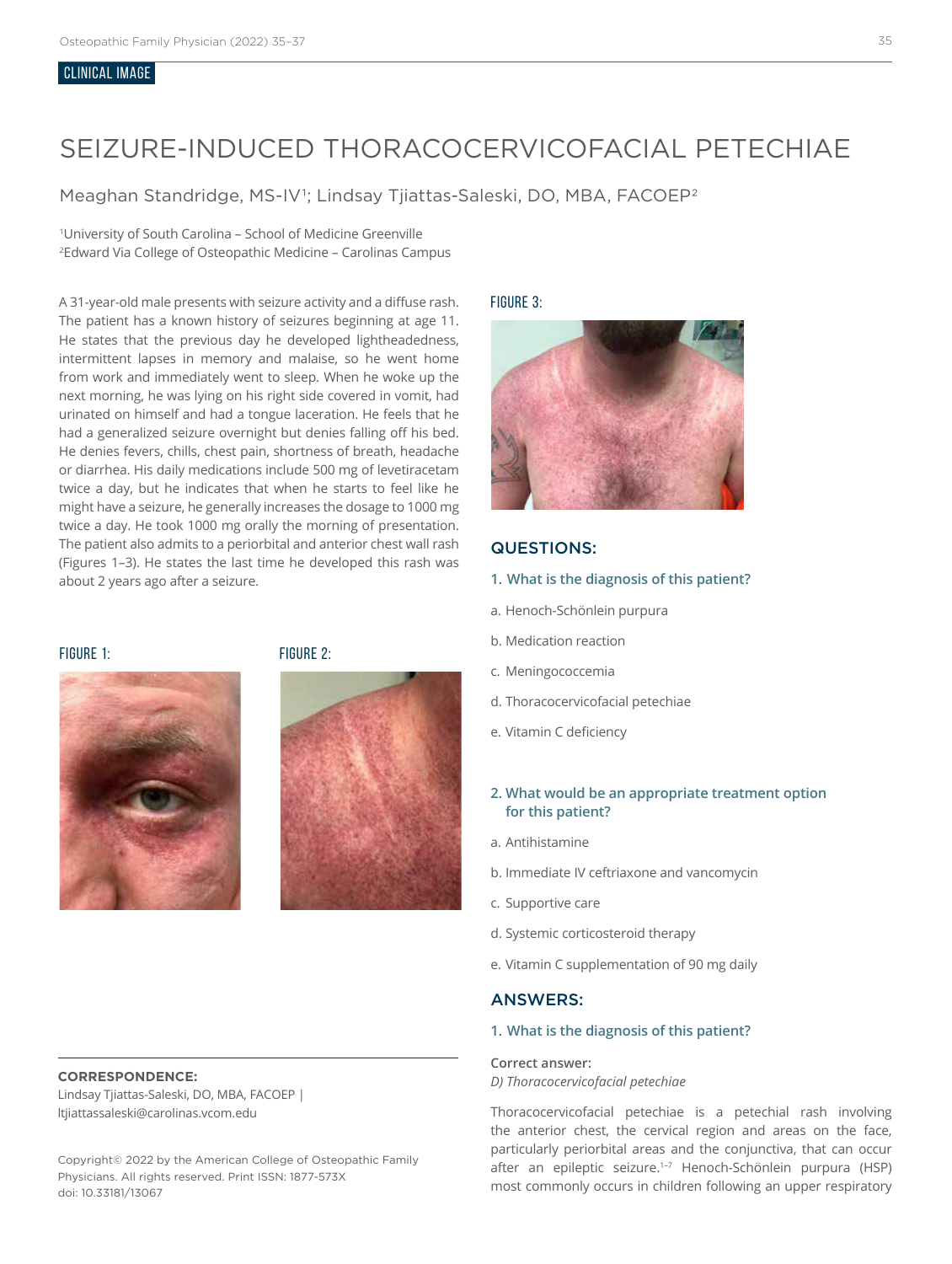infection and is characterized by a palpable purpura located on the extremities and buttock region.8 A medication reaction can present in numerous ways, most commonly being allergic in nature or urticarial.9 Meningococcemia is caused by *N. meningitidis* and presents as acute meningitis with associated fever, generalized weakness, headache, petechial rash and hypotension.10 The patient in the clinical scenario did not exhibit any of the infectious symptoms associated with the petechial rash, thus making this diagnosis less likely. Severe Vitamin C deficiency, which is quite rare in the United States, can result in scurvy. Associated symptoms include petechial rashes, gingival hemorrhages and poor wound healing.11

### **2. What would be the appropriate treatment option for this patient?**

#### **Correct answer:**

#### *C) Supportive care*

The appropriate treatment for thoracocervicofacial petechiae is supportive care. It usually resolves within 3 weeks.<sup>3-5,7</sup> Systemic corticosteroid therapy is appropriate for the treatment of HSP and has been shown to reduce the duration of skin lesions and gastrointestinal complications.<sup>8</sup> It has not, however, been shown to prevent the recurrence of purpura with HSP.<sup>8</sup> Should the patient be experiencing urticaria from a medication reaction, first-line therapy is antihistamines.<sup>12</sup> Intravenous ceftriaxone and vancomycin are empiric treatment for a patient with bacterial meningitis.<sup>13</sup> The treatment of scurvy is up to 1000 mg of ascorbic acid (Vitamin C) daily in oral or IV form depending on illness severity.<sup>14</sup>

# DISCUSSION:

Petechiae is a rash that can be very concerning clinically and a clue to potentially life-threatening illness. The rash can be caused by various infections, trauma, autoimmune conditions, hematologic disorders, asphyxiation and certain medications. However, thoracocervicofacial petechiae is a rare sequela of epileptic seizure activity and has been reported to follow generalized tonic-clonic seizures.<sup>1,2</sup> Although the incidence of thoracocervicofacial petechiae is unknown, epilepsy syndrome is one of the most common brain conditions in the world, with more than 70 million people affected and a prevalence estimated at around 4-12 per 1000.<sup>15,16</sup> Epilepsy also carries an increased risk of premature death and is associated with numerous other comorbidities that are important to identify.15 In a patient unaware of their own seizure diagnosis, thoracocervicofacial petechiae may be the only objective finding noted, or the only reason for which a patient presents for medical attention after seizure activity.

Petechial rashes develop via the leakage of erythrocytes from capillaries and result in small hemorrhages under the skin.<sup>3-8</sup> A petechial rash, by definition, is 1 of 6 subtypes of purpura in which the lesions are non-palpable, not in a branching pattern (nonretiform) and >4 mm in diameter.<sup>8</sup> The distribution and morphology of the purpuric lesions are important when trying to develop a differential diagnosis. In this patient, the rash was located primarily on the upper anterior portion of his body, helping to distinguish it from other known causes of life-threatening petechiae, which result in a more diffuse or differing pattern on presentation.

Petechiae is believed to occur following epileptic events due to the Valsalva maneuver-like response that occurs during the intense contraction of the chest and abdominal muscles.<sup>1,3,8</sup> Seizureinduced petechial rashes are commonly reported to be observed in the anterior chest area, the cervical region and the conjunctival portion of the eye.<sup>1-7</sup> Although less commonly reported, the rash can also be observed in the periorbital region.<sup>5-7</sup> Similar eruptions can appear after prolonged coughing or vomiting, supporting that the cause may have to do with markedly increased intrathoracic pressure due to intense contractions of the thoracic musculature against a closed glottis.7 A thoracocervicofacial petechial rash may be the only indicator of epileptic activity in a presenting patient.<sup>3</sup> It is essential that this diagnosis be recognized due to the complexity and seriousness of epilepsy, although the rash itself appears to be self-limiting with no serious sequelae. 3-5,7

### DIFFERENTIAL DIAGNOSIS

The differential diagnosis for a patient presenting with petechial rash is quite vast. The severity ranges from life-threatening to benign. Rash distribution and associated symptoms are helpful in delineating the cause.

Bacterial meningitis, specifically caused by *N. meningitidis*, must be ruled out quickly due to the mortality associated with such a diagnosis.<sup>10,17</sup> In this case the petechial rash would usually involve the trunk, extremities and possibly the soles, palms and face typically following mucosal petechiae.<sup>18</sup> A patient with meningococcemia may also present with fever, myalgias, nuchal rigidity, headache and/or nausea.18 Meningitis is rapidly fatal, with mortality rates between 7% and 15% depending on the serotype, but only 60% of patients present with the classic symptoms of fever and petechiae.<sup>18,19</sup>

Generalized petechiae can result from myelodysplastic syndrome (MDS), idiopathic thrombocytopenic purpura or drug-induced thrombocytopenia (DIT). The signs and symptoms of MDS are usually related to the pancytopenia that results from the bone marrow failure. These can include fever, fatigue, pallor and bruising.20 ITP is an autoimmune condition that results in the self-destruction of platelets, potentially causing a generalized distribution of petechiae.21 DIT could be caused the medication causing destruction of platelets, or it could be an immune response to the drug that is causing the thrombocytopenia to occur.<sup>22</sup> There are currently more than 200 drugs that are known to have caused DIT, including heparin, antibiotics, antiplatelet agents, antiepileptic agents and cardiac agents.<sup>22</sup>

Periorbital and conjunctival petechiae can result from traumatic or sexual asphyxia.<sup>23</sup> Facial congestion, edema, cyanosis, abrasions and bruising are other potential associated findings.<sup>23</sup> It is important to consider this in a differential if there is not another major underlying cause, as it may identify if your patient is in an abusive or unsafe situation.<sup>23</sup>